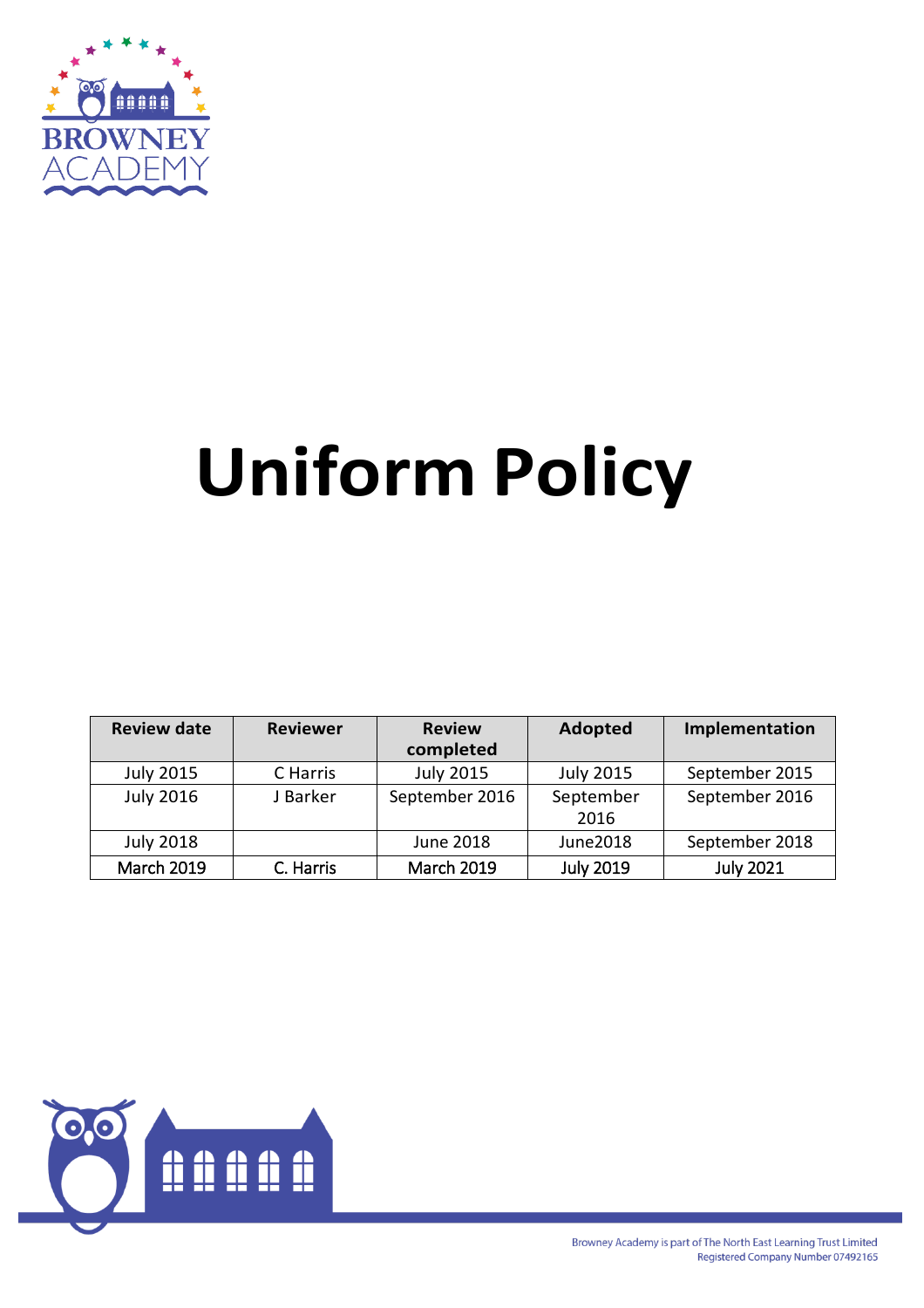#### **Introduction**

Browney Academy is part of the North East Learning Trust and the uniform policy supports the high standards of the Trust and the Academy as well as ensuring a strong sense of identity amongst our pupils. Our pupils wear their uniform with pride and working with the School Council has ensured that the uniform is comfortable, practical, smart and as low-cost as possible. The Trust and the Academy ask that all parents/carers and pupils adhere to the policy.

## **Aims**

Our policy is based on the belief that a school uniform:

- promotes a sense of belonging
- is practical and distinctive
- identifies the children with theAcademy
- is not distracting in class
- makes children feel equal to one another in terms of appearance
- reflects the sense both of community and diversity that the Academy takes pride in

## **School uniform**

All pupils should wear:

- Browney Academy V-neck jumper orcardigan
- White shirt
- School tie
- Grey straight legged trousers/grey knee length skirt
- Socks that are plain white or grey and/or plain grey tights **Optional**
- Browney Academy bag or a practical unbranded school bag
- Browney Academy zip fleece/waterproof jacket
- Girls may wear a blue gingham dress and boys may wear grey shorts in the summer term

#### **Shoes**

- **Plain** black shoes/trainers (no coloured/white soles)
- Allshoes should have a low heel
- Laces should be plain black
- Wellingtons and boots can be wornto travelto school inwetterweather but children need to change into their school shoes on arrival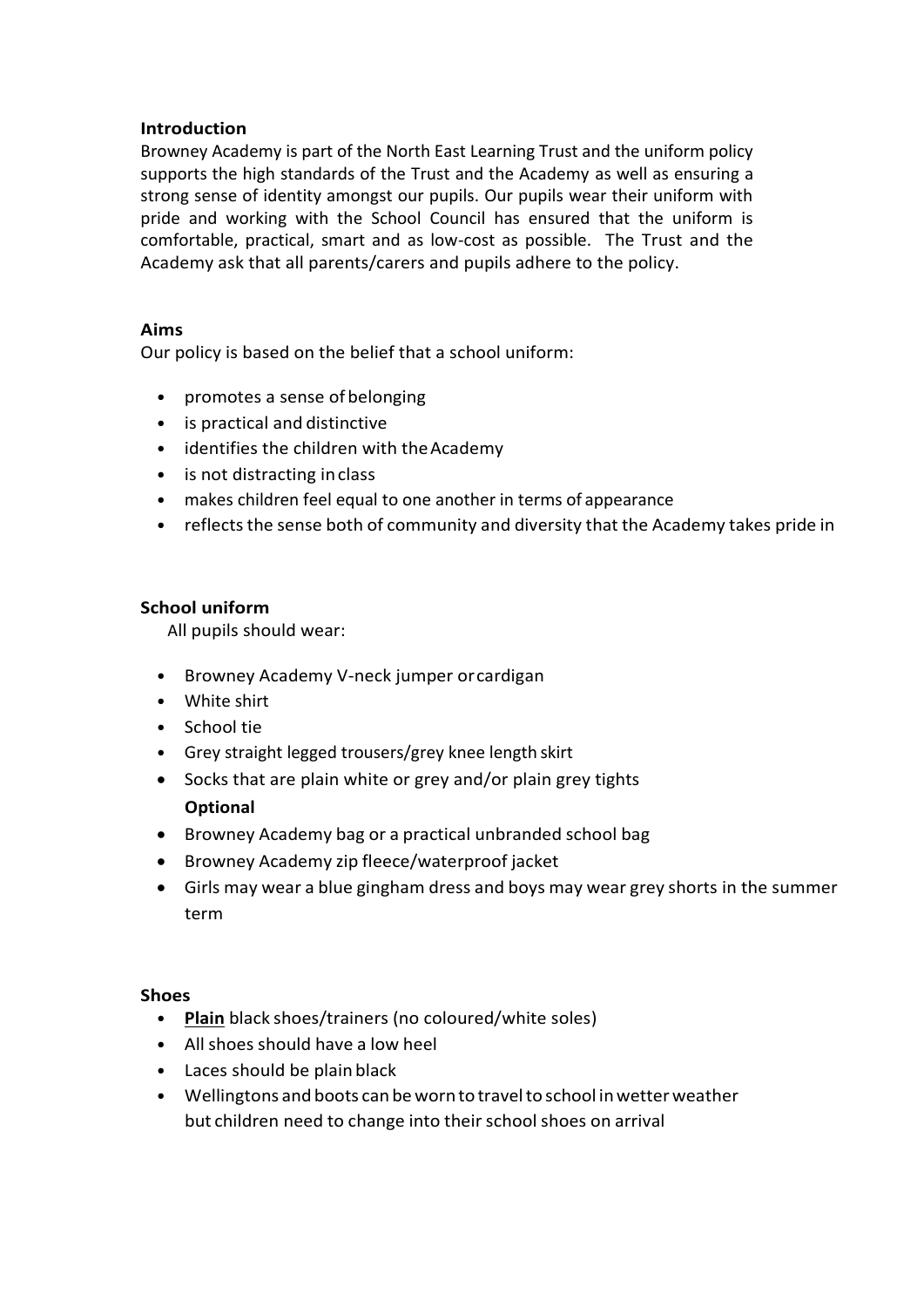# **PE Kit**

All PE kits must be free from any logo or brand name, apart from the school logo. A white polo/t-shirt and navy blue shorts must be worn. No football shirts allowed.

For PE lessons and After-School clubs all children need:

- Plainwhite t-shirt/ polo shirt
- Navy blue shorts or track-suit bottoms
- Training shoes
- Football boots (for football matches)
- Browney Academy gym bag/small drawstring bag

Uniform can be ordered through the school website <http://www.browneyacademy.co.uk/school-information/school-uniform> or directly through the school office.

#### **Jewellery and accessories**

Onhealthandsafetygrounds,wedonotallowpupilstowearjewellerytoschool(except for a watch).

- Nail varnish and nails extension are not permitted in school
- Make up isnot allowed

#### **Headwear**

- Long hair should be tied back
- Hairbands, bobbles and small bows should be plain blue or navy.

The following are **not** permitted:

- Hair dye/coloured streaks
- Shaven hair design
- Extreme haircuts (including top knots)
- Shaven hair below a grade 2

Watches and earringsmustberemovedforPElessons–thisistheresponsibility of parents to remove these before school.

#### **Role of the Local Academy Council**

The Local Academy Council will determine, monitor and review the Uniform Policy and provide support and guidance to the Headteacher to ensure that the policy is implemented and adhered to.